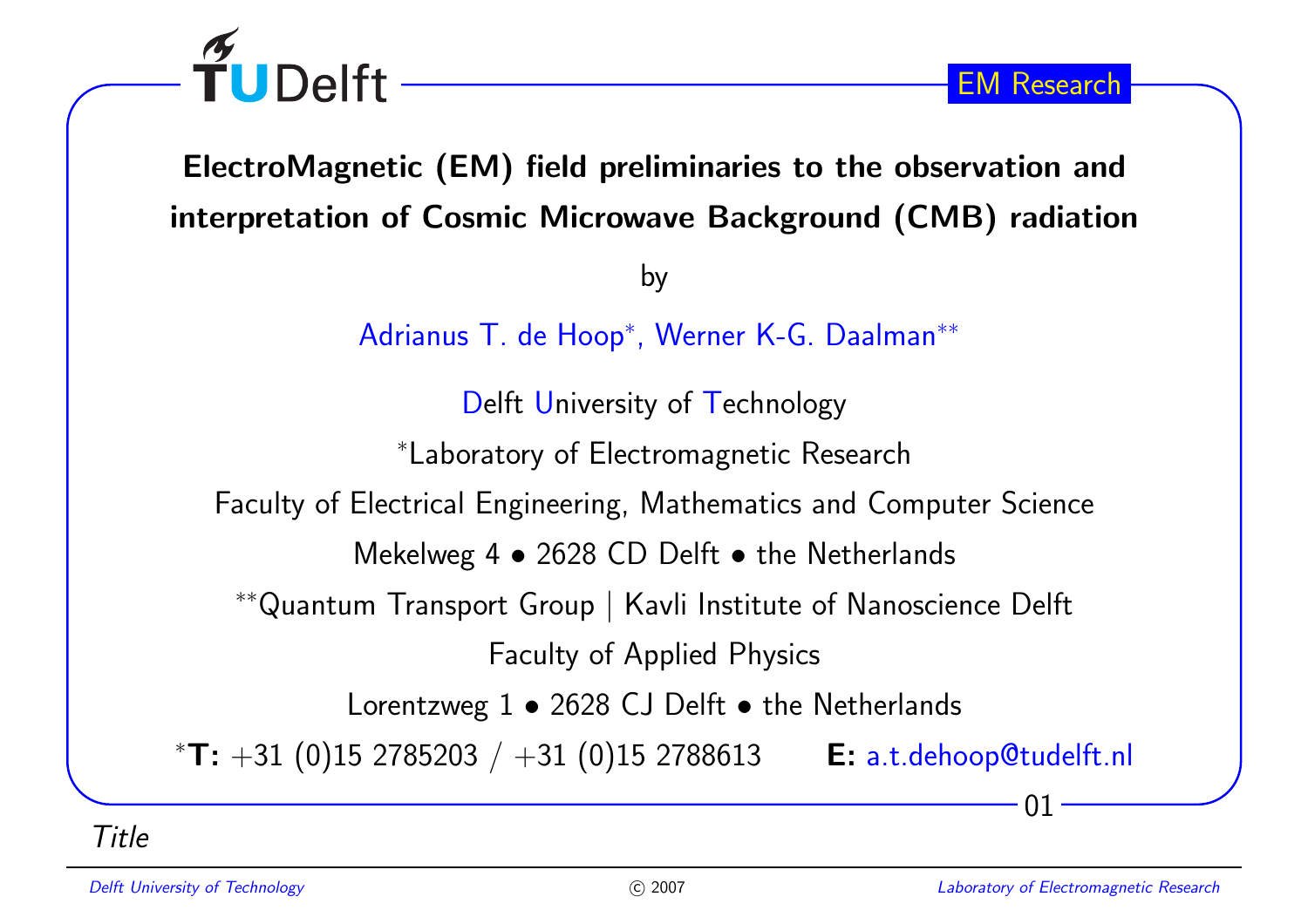

# Copyright © 2007

Laboratory of Electromagnetic Research

Faculty of Electrical Engineering, Mathematics and Computer Science

Delft University of Technology

Mekelweg <sup>4</sup>

<sup>2628</sup> CD Delft, the Netherlands

 $\textsf{T: +31\ 15\ 2785203}\bullet \textsf{E: a.t. dehoop@tudelft.nl}$ 

#### All rights reserved

No part of this publication may be reproduced, stored in <sup>a</sup> retrieval system, ortransmitted, in any form or by any means, electronic, mechanical, <sup>p</sup>hotocopying, recording, or otherwise, without the prior written permission of the Laboratory of Electromagnetic Research

#### Copyright statement

 $1c$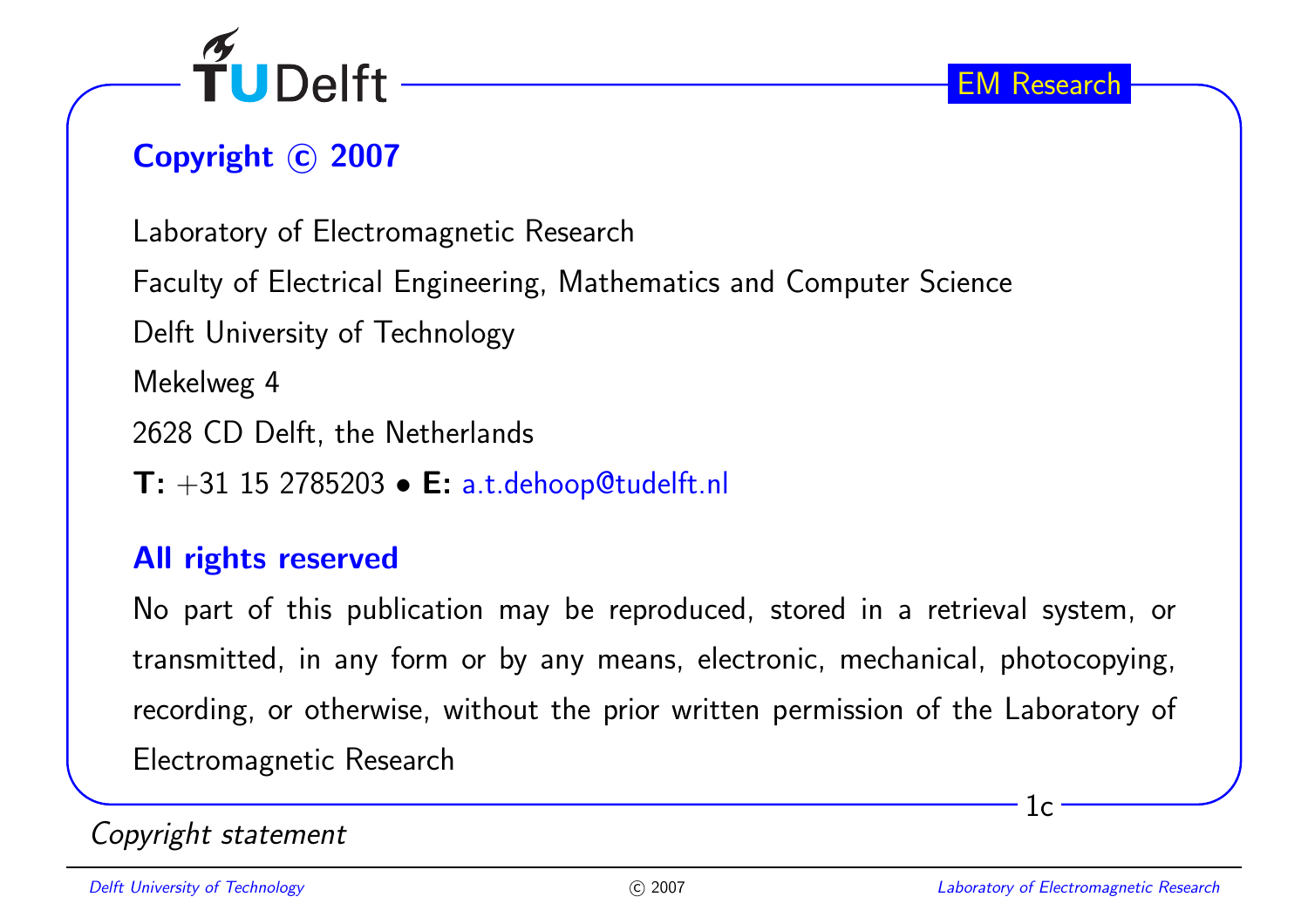

### Synopsis:

- Introduction CMB radiation
- Maxwell Lorentz ElectroMagnetic field equations for CMB radiation
- EM field and source quantities in CMB radiation
- EM moving particle source quantities in CMB radiation
- Configuration for analyzing CMB radiation
- Far-source approximation in CMB radiation
- Spectral representation of the CMB radiation field
- Observation with the Cosmic Background Imager (CBI)
- State of polarization of the observed field

**Synopsis** 

02

EM Research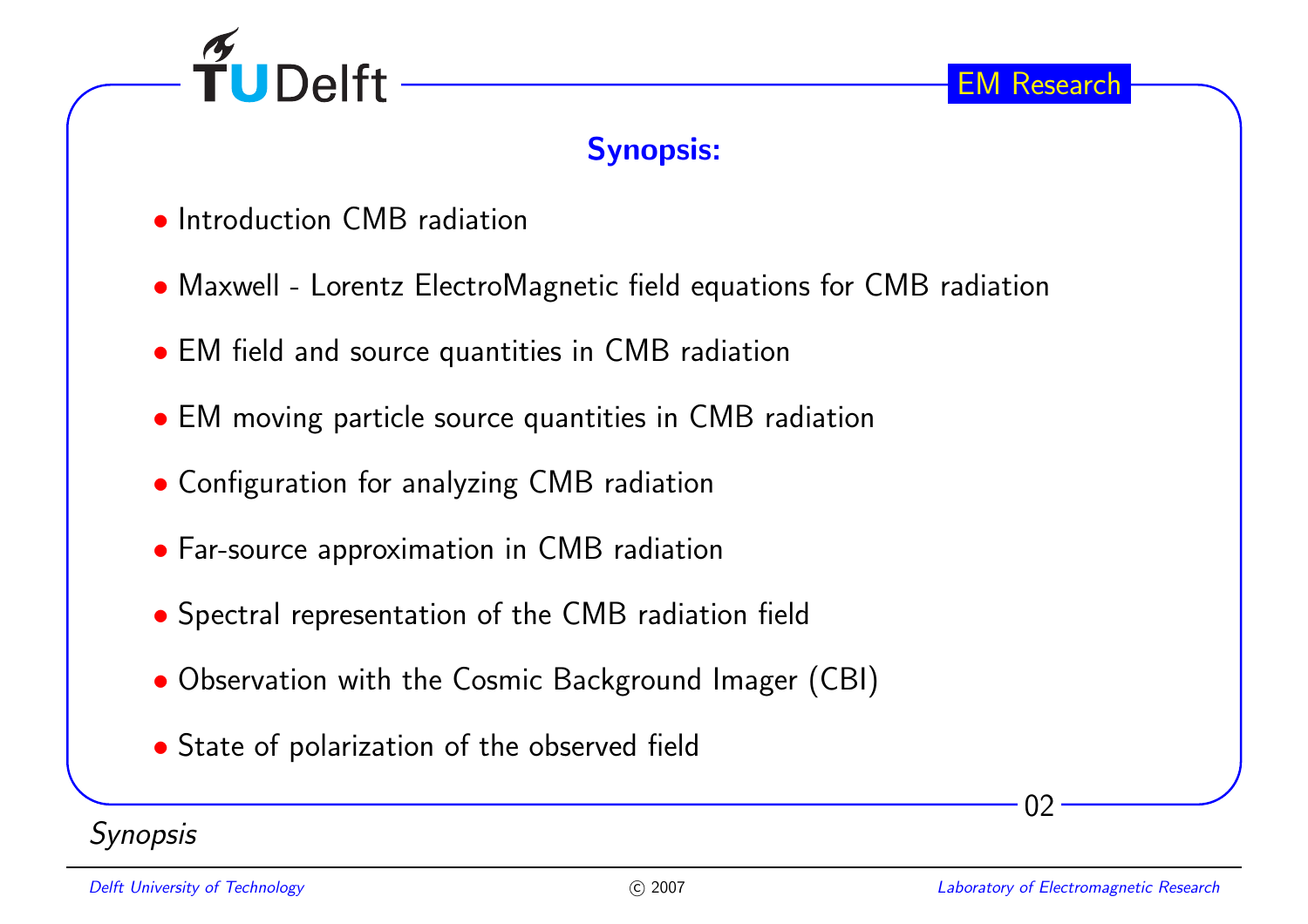

- ElectroMagnetic (EM) radiation generated by accelerated motion of electrically charged and/or electrically polarized and/or (spin)magnetized particles (Lorentz theory of electrons, 1905), present in ranges of the universewith very low number density of particles
- $\bullet$  Radiation damping is ascribed to Thompson scattering: EM field incident on particle  $\rightarrow$  EM force on particle  $\rightarrow$  acceleration of particle  $\rightarrow$  (Thompson<br>sectional) EM field wellated be marticles scattered) EM field radiated by particle:
	- $\bullet$   $\bm{E}\text{-}\textbf{mode}$  damping: influence of electric force on particle predominates
	- $\bullet$   $\bm{B}\text{-}\textbf{mode}$  damping: influence of magnetic force (Lorentz force) on particle predominates (usually negligibly small)

#### Introduction to CMB radiation

TUDelft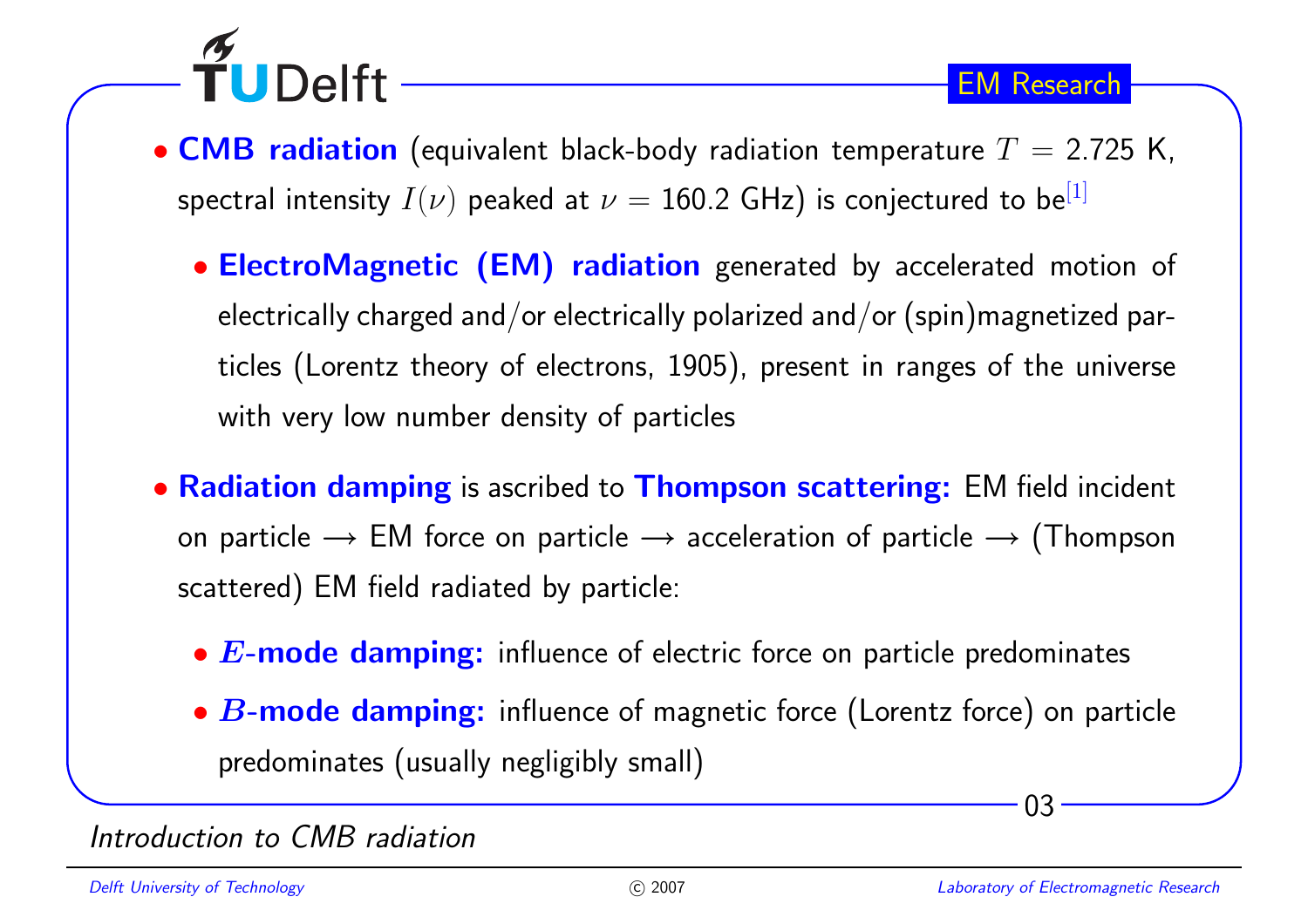

- $\bullet$  CMB radiation is observed and interpreted in 4D space-time  $(\mathbb{R}^3{\times}\mathbb{R})$  with
	- $\bullet$  3D Euclidean space  $\mathbb{R}^3$ 
		- $\bullet$  orthonormal Cartesian reference frame  $\{\mathcal{O},\bm{i}_1,\bm{i}_2,\bm{i}_3\}$
		- $\bullet$  position vector  $\boldsymbol{x} = x_1\boldsymbol{i}_1 + x_2\boldsymbol{i}_2 + x_3\boldsymbol{i}_3 \in \mathbb{R}^3$
	- 1D time  $t \in \mathbb{R}$
- Notation:
	- $\bullet$   $\partial_m =$  differentiation with respect to  $x_m$   $(m = 1, 2, 3)$
	- $\bullet$   $\partial_t$   $=$  differentiation with respect to  $t$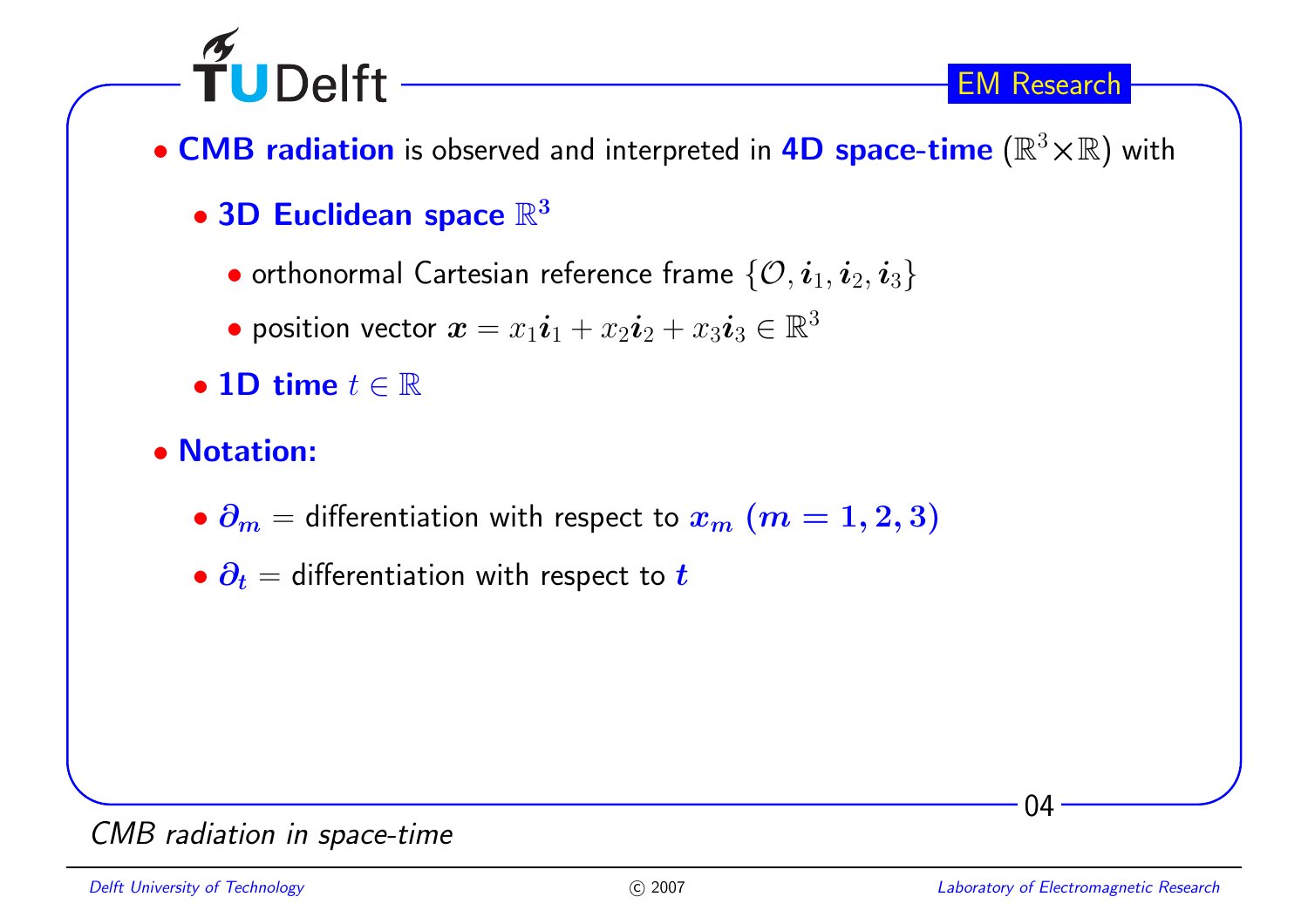

$$
\begin{bmatrix}\n0 & -\partial_3 & \partial_2 \\
\partial_3 & 0 & -\partial_1 \\
-\partial_2 & \partial_1 & 0\n\end{bmatrix}\n\begin{bmatrix}\nH_1 \\
H_2 \\
H_3\n\end{bmatrix} - \epsilon_0 \partial_t\n\begin{bmatrix}\nE_1 \\
E_2 \\
E_3\n\end{bmatrix} =\n\begin{bmatrix}\nJ_1 \\
J_2 \\
J_3\n\end{bmatrix} + \partial_t\n\begin{bmatrix}\nP_1 \\
P_2 \\
P_3\n\end{bmatrix}
$$
\n
$$
\begin{bmatrix}\n0 & -\partial_3 & \partial_2 \\
\partial_3 & 0 & -\partial_1 \\
-\partial_2 & \partial_1 & 0\n\end{bmatrix}\n\begin{bmatrix}\nE_1 \\
E_2 \\
E_3\n\end{bmatrix} + \mu_0 \partial_t\n\begin{bmatrix}\nH_1 \\
H_2 \\
H_3\n\end{bmatrix} = -\mu_0 \partial_t\n\begin{bmatrix}\nM_1 \\
M_2 \\
M_3\n\end{bmatrix}
$$

 $\bullet\ {\{\bm E, \bm H\}} =$  radiated EM field

**TUDelft** 

- $\bullet$   $\{\boldsymbol{J},\boldsymbol{P},\boldsymbol{M}\}$   $=$  moving sources generating the field
- $\bullet$   $\mu_0 =$  (magnetic) permeability of vacuum  $[\mu_0 = 4\pi * 10^{-7}$   $\textsf{H}/\textsf{m}$  [(SI)]

 $\bullet$   $\epsilon_0 =$  (electric) permittivity of vacuum  $[\epsilon_0 = (\mu_0 c_0^2)^{-1}$  F/m (SI)]

 $\bullet$   $c_0$  = electromagnetic wave speed in vacuum  $\left[c_0 = 299792458$  m/s (SI)]

Maxwell (1873) - Lorentz (1905) ElectroMagnetic field equations for CMB radiation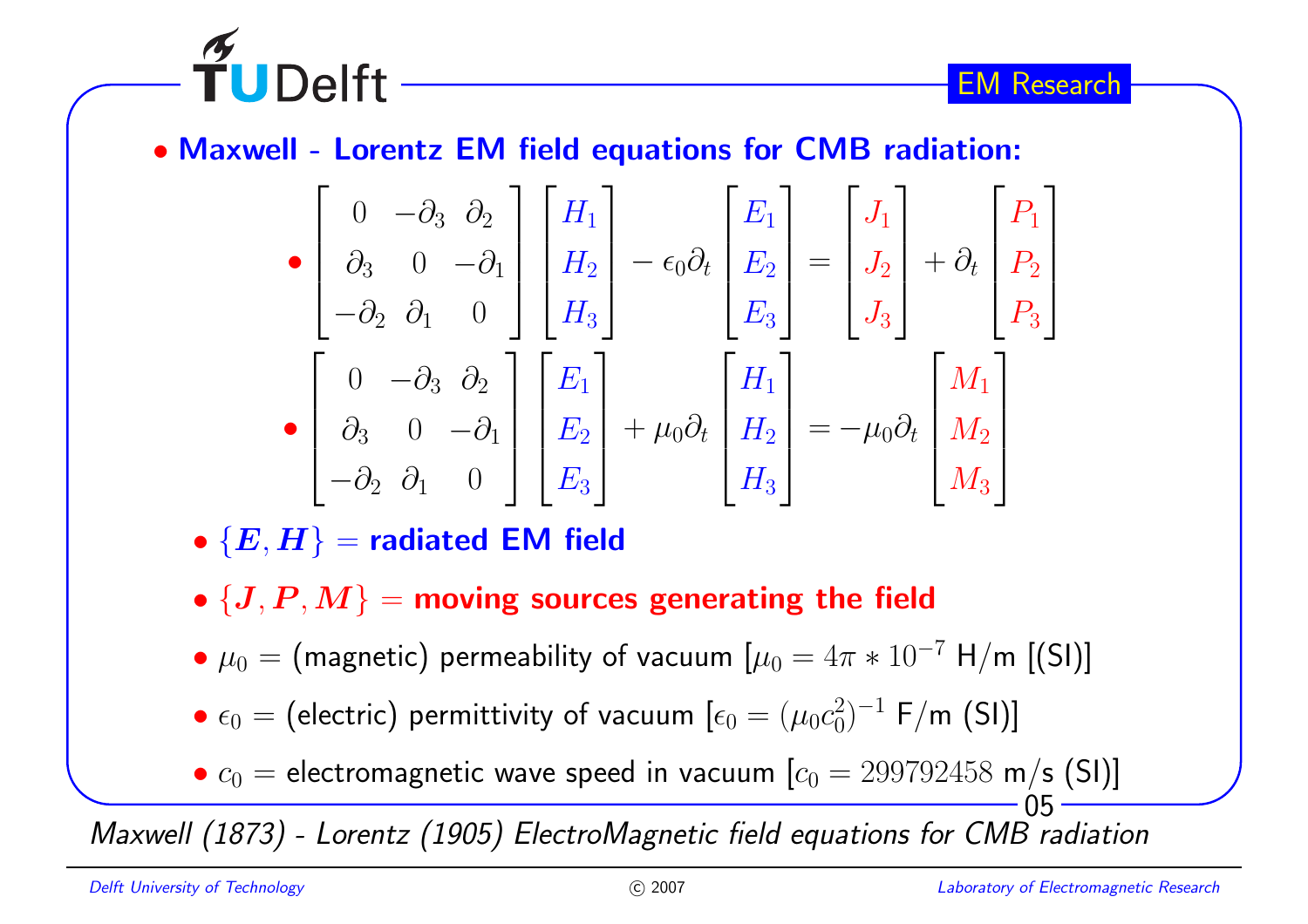

- EM field quantities in CMB radiation:
	- $\bullet \textbf{\textit{E}}(\textbf{\textit{x}},t) =$  electric field strength  $(\mathsf{V}/\mathsf{m})$
	- $\bullet$   $\boldsymbol{H}(\boldsymbol{x},t)$   $=$  magnetic field strength  $(\mathsf{A}/\mathsf{m})$
- EM source quantities in CMB radiation:
	- $\bullet$   $\bm{J}(\bm{x},t)$   $=$  volume density of electric convection current  $\left({\mathsf{A}}/{{\mathsf{m}}}^2\right)$
	- $\bullet$   $\bm{P}(\bm{x},t)$   $=$  volume density of electric polarization  $(\mathsf{C}/\mathsf{m}^2)$
	- $\bullet \ \bm{M}(\bm{x},t)$   $=$  volume density of (spin) magnetization  $(\mathsf{A}/\mathsf{m})$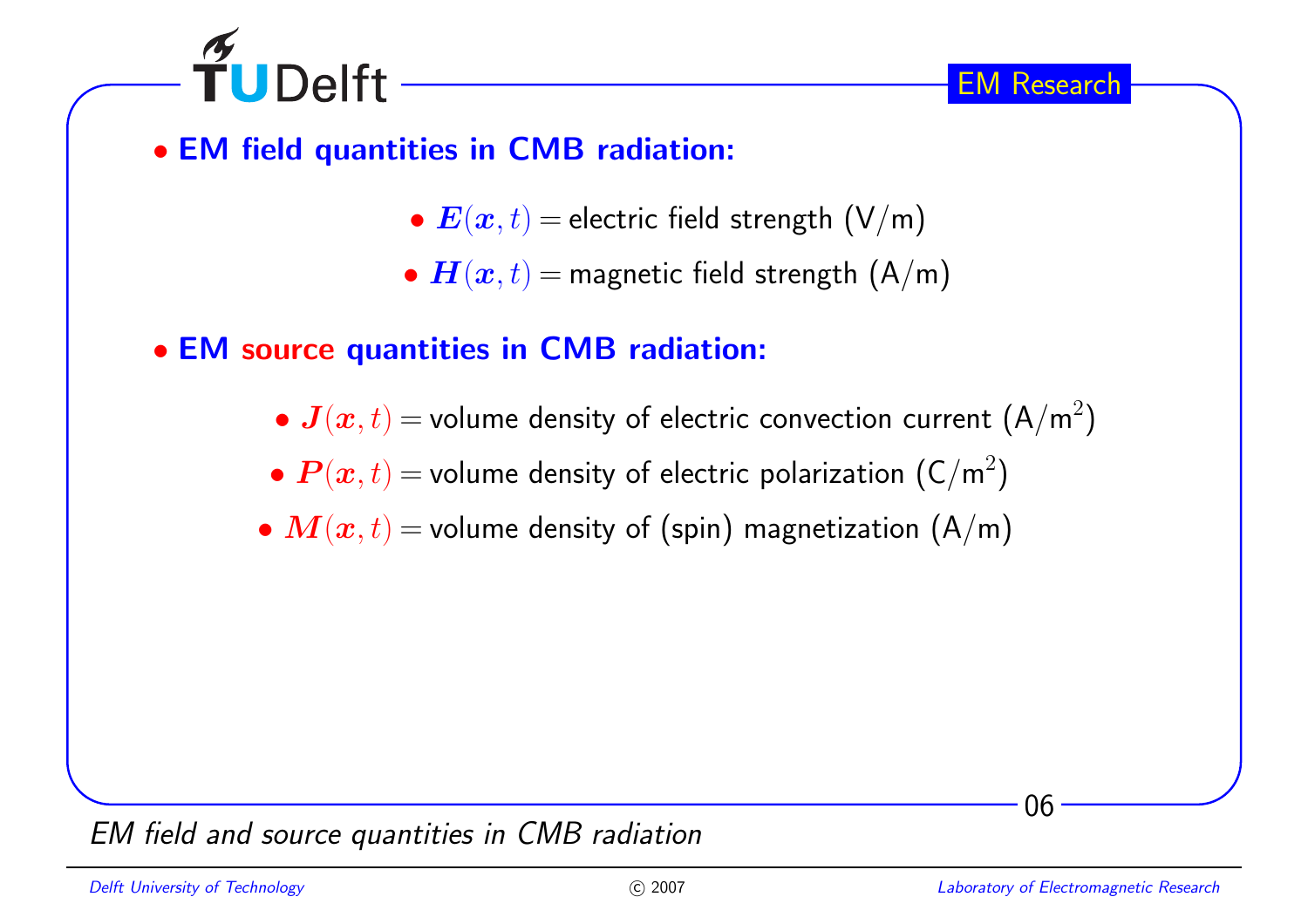

EM moving particle source quantities in CMB radiation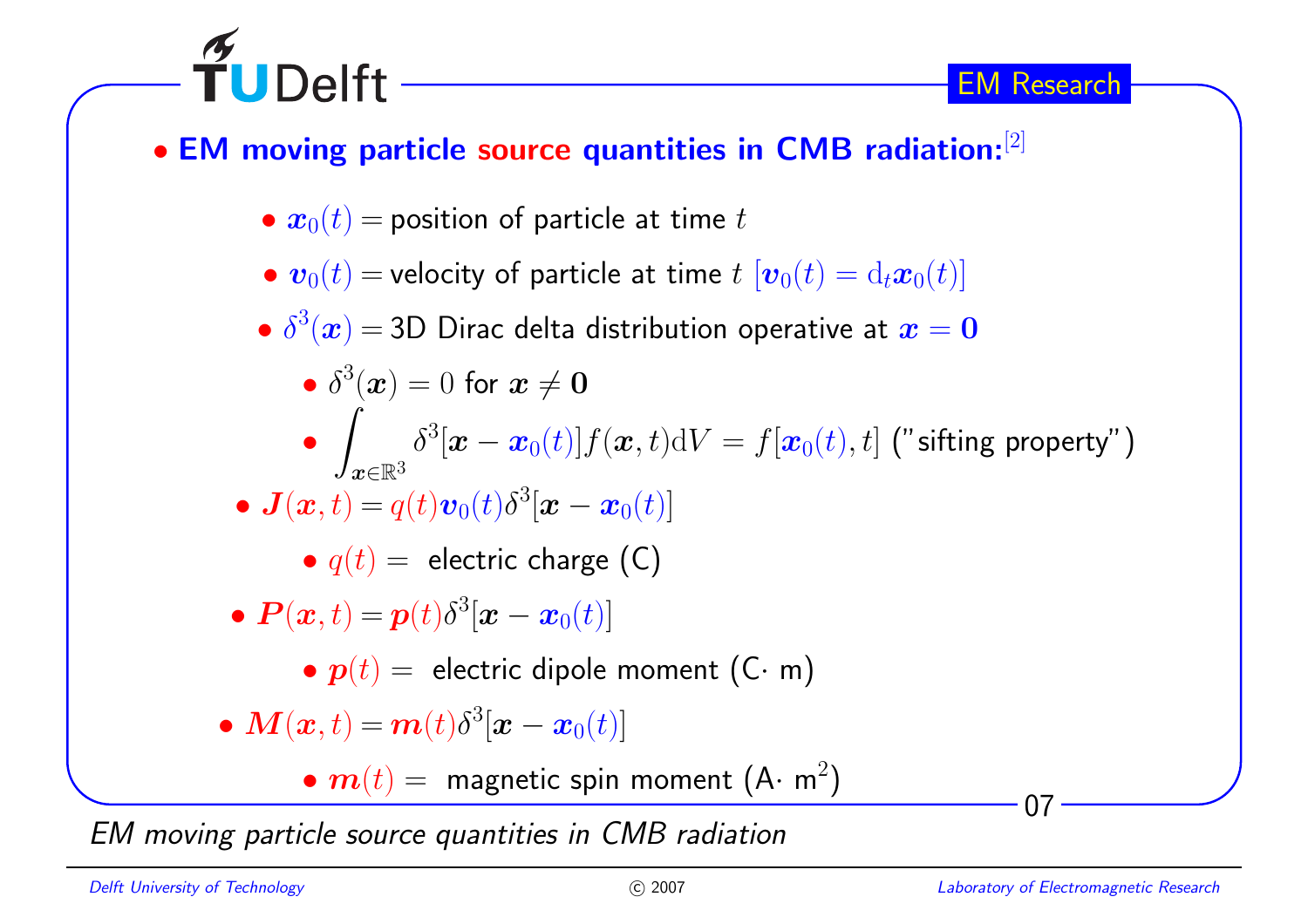

• Note that

$$
\begin{bmatrix}\n\partial_1 & \partial_2 & \partial_3\n\end{bmatrix}\n\begin{bmatrix}\n0 & \partial_3 & -\partial_2 \\
-\partial_3 & 0 & \partial_1 \\
\partial_2 & -\partial_1 & 0\n\end{bmatrix} =\n\begin{bmatrix}\n0 & 0 & 0\n\end{bmatrix}
$$
 implies:

• EM compatibility relations

$$
\begin{bmatrix}\n\partial_1 & \partial_2 & \partial_3\n\end{bmatrix}\n\begin{bmatrix}\n-\epsilon_0 \partial_t E_1 \\
-\epsilon_0 \partial_t E_2 \\
-\epsilon_0 \partial_t E_3\n\end{bmatrix} =\n\begin{bmatrix}\n\partial_1 & \partial_2 & \partial_3\n\end{bmatrix}\n\begin{bmatrix}\nJ_1 + \partial_t P_1 \\
J_2 + \partial_t P_2 \\
J_3 + \partial_t P_3\n\end{bmatrix}
$$
\n
$$
\begin{bmatrix}\n\partial_1 & \partial_2 & \partial_3\n\end{bmatrix}\n\begin{bmatrix}\n-\mu_0 \partial_t H_1 \\
-\mu_0 \partial_t H_2 \\
-\mu_0 \partial_t H_3\n\end{bmatrix} =\n\begin{bmatrix}\n\partial_1 & \partial_2 & \partial_3\n\end{bmatrix}\n\begin{bmatrix}\n-\mu_0 \partial_t M_1 \\
-\mu_0 \partial_t M_2 \\
-\mu_0 \partial_t M_3\n\end{bmatrix}
$$

ElectroMagnetic compatibility relations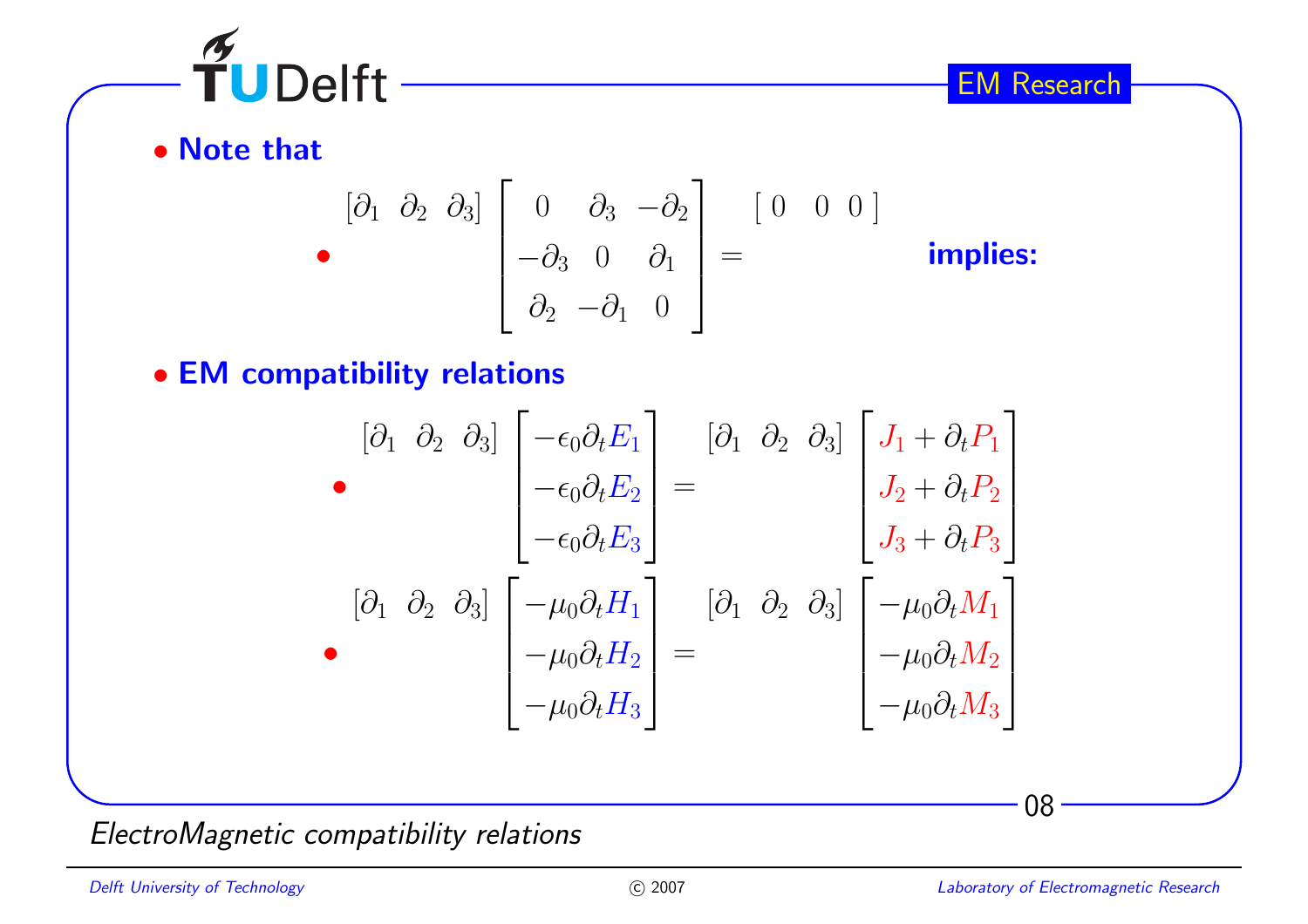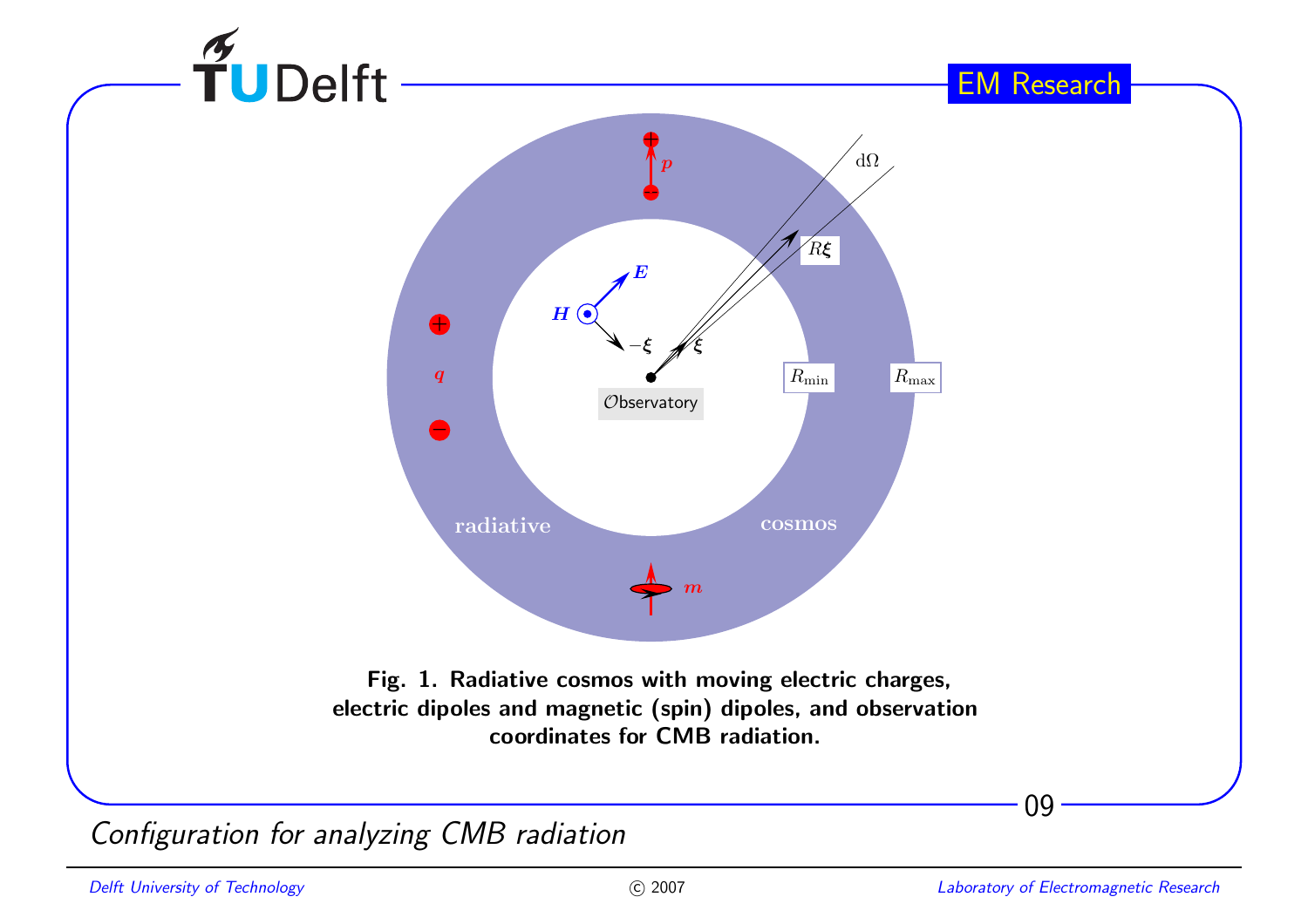

• Maxwell field calculation/computation in operator form:

• G:  $\{J, P, M\}(\boldsymbol{x}', t') \stackrel{\mathsf{G}}{\Longrightarrow} \{E, H\}(\boldsymbol{x}, t)$  $\{\boldsymbol{J},\boldsymbol{P},\boldsymbol{M}\}(\boldsymbol{x}',t')\;\;=\;\;$  sources  $\{E, H\}(\bm{x}, t)$  = field  $\mathbf{G}(\bm{x},t;\bm{x}',t') \;\;=\;\; \mathsf{Maxwell} \,\,\mathsf{field} \,\, \mathsf{propagator}$ 

• Far-source approximation: •  $c_0/|{\bm x}'-{\bm x}| \ll \partial_t \Longrightarrow \partial_m \simeq (\xi_m/c_0) \partial_t$ • $\bullet$  G<sup>far</sup>:  $\{$ **J**, **P**, **M**} $(x', t') \stackrel{\text{G}^{\text{far}}}{\Longrightarrow}$   $\{$ **E**, **H** $\}$ <sup>far</sup> $(x, t)$  $\{\boldsymbol{J},\boldsymbol{P},\boldsymbol{M}\}(\boldsymbol{x}',t')\hspace{0.1cm}=\hspace{0.1cm}$  sources

 $\{\boldsymbol{E},\boldsymbol{H}\}^{\text{far}}(\boldsymbol{x},t)$   $\;=\;$  field in far-source approximation

 ${\bold G}^{\rm far}({\boldsymbol{x}}, t; {\boldsymbol{x}}', t') \;\; = \;\; {\sf far\text{-}source\; Maxwell}$  field propagator  $\xi_m$  $\displaystyle w_m \,\,=\,\,\frac{\displaystyle x'-x}{\displaystyle |x'-x|} \rightarrow \frac{\displaystyle x'}{\displaystyle |x'|}$  as  $\displaystyle |x'| \rightarrow \infty$ 

Far-source approximation in CMB radiation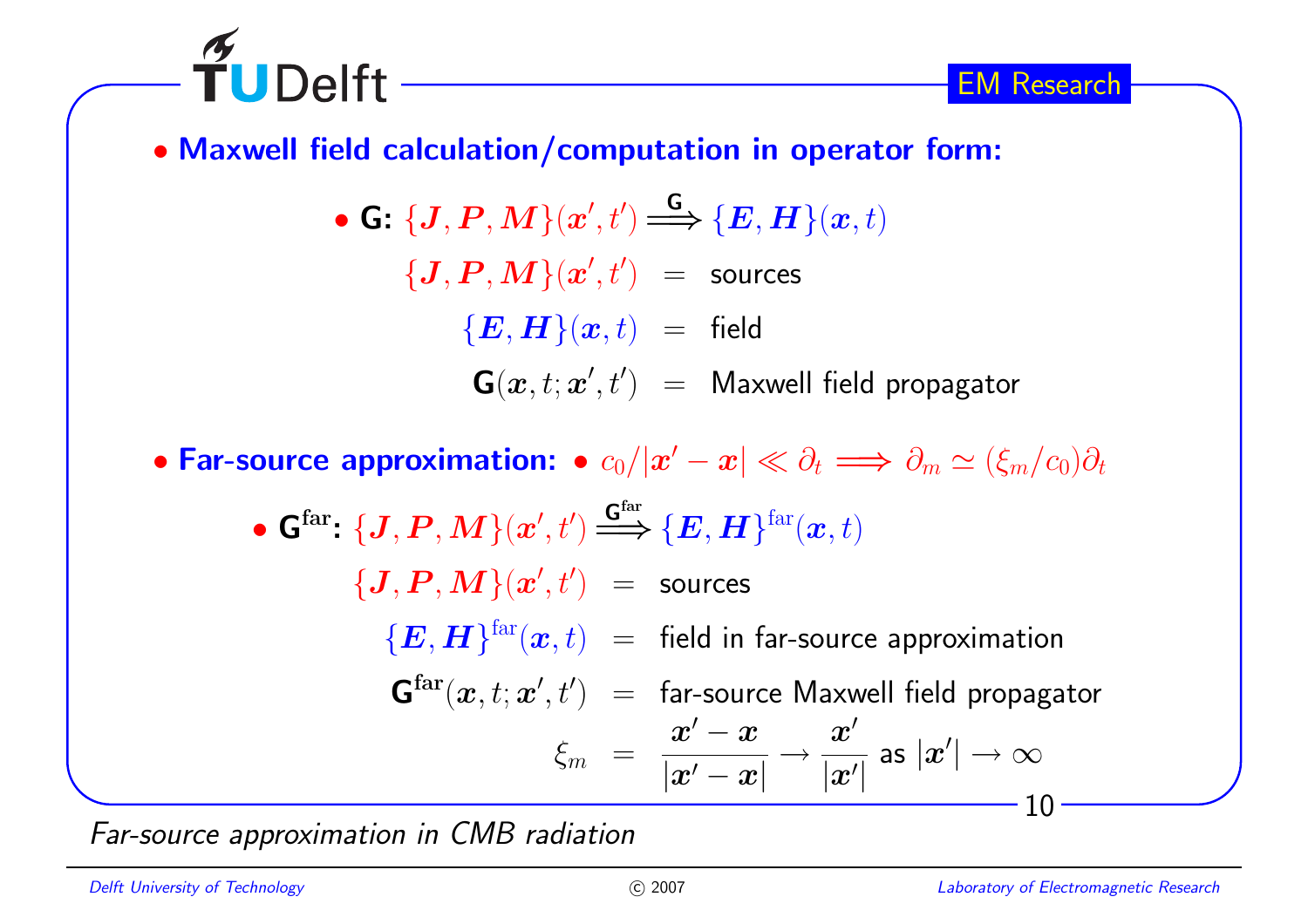0

 $\xi_2$  $\frac{1}{2}$   $\xi_1$ 

0

 $\xi_2$ 2  $\xi_1$ 

−

 $\xi_3 = 0$  – 0

 $\xi_3 = 0$  -0

 $\xi_3$   $\xi_2$ 

 $\xi_3$   $\xi_2$ 

− $\xi_1$ 

0

 $\xi_1$ 

0

 $\sqrt{2}$ 

 $\partial_t F_1 \ \partial_t F_2 \ \partial_t F_3$ 

 $\partial_t A$ 1

 $\partial_t A$ 2

 $\partial_t A$ 

3

 $\overline{\phantom{a}}$ 

 $\sqrt{2}$ 

 $\begin{array}{c} \hline \end{array}$ 

 $\widetilde{\mathbf{T}}$ UDelft • The CMB observed field (far-source approximation):  $\frac{1}{4\pi}\int_{\boldsymbol{\xi}\in\Omega}$ 1 $\bullet \{E_m, H_m$  $\big\{(\boldsymbol{x},t) =% \begin{cases} \boldsymbol{x}, & \text{if } t>0. \end{cases} \big\}$  $\{$  $\frac{1}{m}, H_m^{\infty}$ ∞ $\{\boldsymbol{\xi},t\}$ d $\Omega$  (n  $m = 1, 2, 3$  $\bm E$ • $\,m$  $\,m$  $\sqrt{ }$   $\sqrt{2}$   $\sqrt{2}$   $\sqrt{2}$  $\partial_t A$  $\boldsymbol{E}$ ∞ $\xi_1$  $1\overline{\xi_1}$  $\xi_1 - 1$   $\xi_1 \xi_2$   $\xi_1 \xi_3$ <br>  $\xi_2 \xi_1$   $\xi_2 \xi_2 - 1$   $\xi_2 \xi_3$  $1 \quad \xi_1$ 1 $1\overline{\zeta}_2$ 2  $\xi_1$ 1 11 $\partial_t A$  E $\xi_2 \xi_1$   $\xi_2 \xi_2 - 1$   $\xi_2 \xi_3$ <br>  $\xi_3 \xi_1$   $\xi_3 \xi_2$   $\xi_3 \xi_3 2\zeta_1$ 1  $\xi_2$  $2\zeta_2$ 1  $\xi_2$ ∞1 $\hspace{0.1mm} + \hspace{0.1mm}$ • $\mu$ =0 −2 2 $\mathcal C$  $\begin{array}{c} \end{array}$  $\overline{\phantom{a}}$  $\overline{\phantom{a}}$   $\overline{\phantom{a}}$   $c_0$  $\begin{array}{c} \hline \end{array}$  $\partial_t A$  E1  $\xi_3\xi_2$ 2  $\xi_3\xi_3$ ∞1−3 3  $\sqrt{ }$   $\sqrt{ }$   $\sqrt{2}$   $\sqrt{ }$  $\boldsymbol{H}$  $\xi_1$  $1\overline{\xi_1}$  $\xi_1 - 1$   $\xi_1 \xi_2$   $\xi_1 \xi_3$ <br>  $\xi_2 \xi_1$   $\xi_2 \xi_2 - 1$   $\xi_2 \xi_3$ 1  $\xi_1$  $1\overline{\xi}_2$ 2  $\xi_1$  $\partial_t F_1 \ \partial_t F_2 \ \partial_t F_3$ ∞1 11 $\overline{H}$ ∞ $\xi_2 \xi_1$   $\xi_2 \xi_2 - 1$   $\xi_2 \xi_3$ <br>  $\xi_3 \xi_1$   $\xi_3 \xi_2$   $\xi_3 \xi_3 2\zeta_1$  $\zeta_1$   $\xi_2$  $2\zeta_2$  $1 \quad \xi_2$ 1• $\epsilon$ = $\epsilon_0$  2 $\mathcal C$  $\begin{bmatrix} \phantom{-} \end{bmatrix}$   $\overline{\phantom{a}}$  $\overline{\phantom{0}}$  $\overline{\phantom{a}}$   $\begin{array}{c} \hline \end{array}$  $c_0$  H∞1  $\xi_3\xi_2$ 2  $\xi_3\xi_3$ 13

• 
$$
A_m(\xi, t) = \int_{R=R_{\text{min}}}^{R_{\text{max}}} [J_m(R\xi, t - R/c_0) + \partial_t P_m(R\xi, t - R/c_0)] R dR \quad (m = 1, 2, 3)
$$
  
\n•  $F_m(\xi, t) = \int_{R=R_{\text{min}}}^{R_{\text{max}}} \partial_t M_m(R\xi, t - R/c_0) R dR \quad (m = 1, 2, 3)$ 

The CMB observed field (far-source approximation)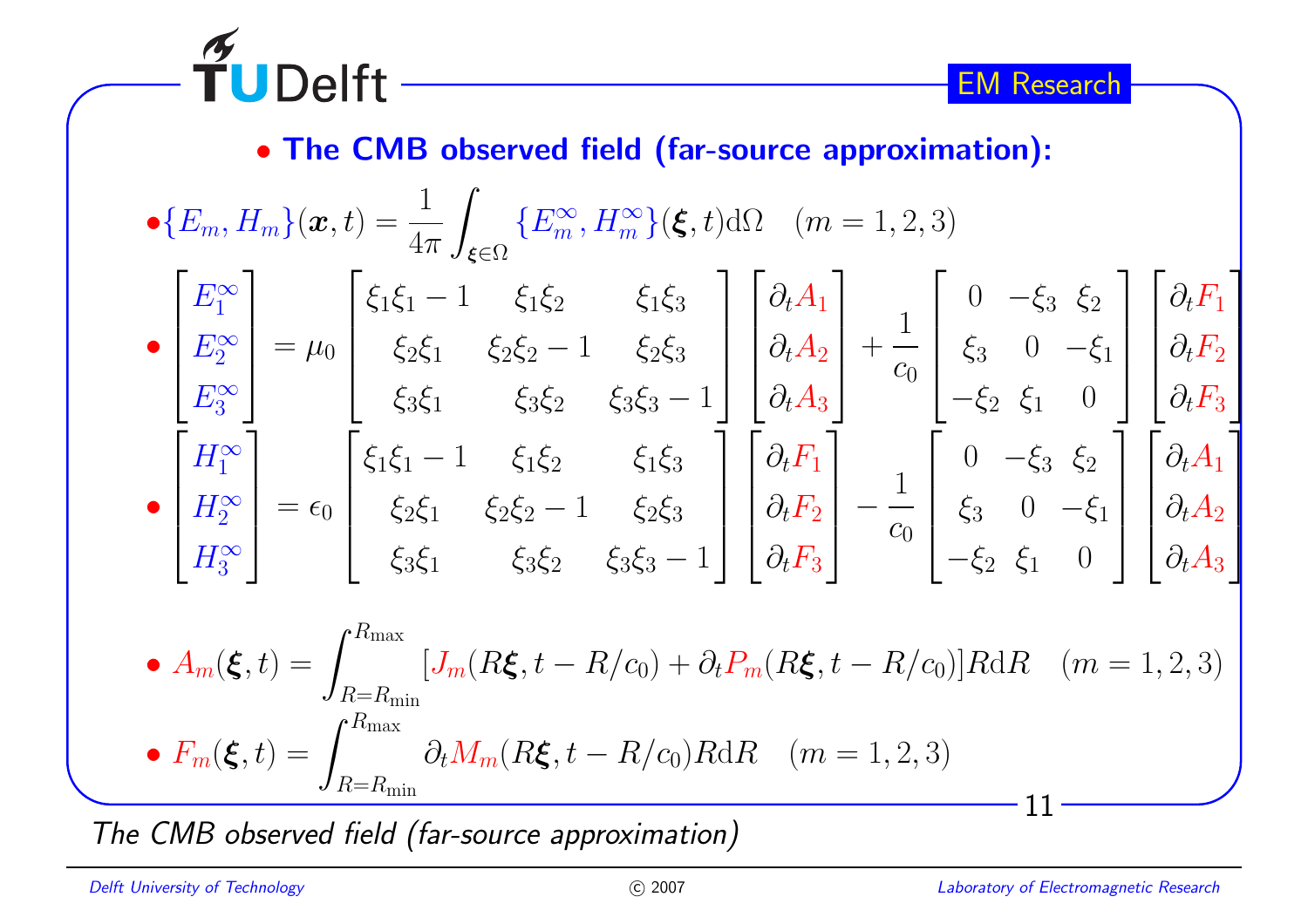

• Far-source relationships EM field equations  $[\partial_m \simeq (\xi_m/c_0) \partial_t]$ :

$$
\begin{bmatrix}\n0 & -\xi_3 & \xi_2 \\
\xi_3 & 0 & -\xi_1 \\
-\xi_2 & \xi_1 & 0\n\end{bmatrix}\n\begin{bmatrix}\nH_1^{\infty} \\
H_2^{\infty} \\
H_3^{\infty}\n\end{bmatrix} - c_0 \epsilon_0\n\begin{bmatrix}\nE_1^{\infty} \\
E_2^{\infty} \\
E_3^{\infty}\n\end{bmatrix} =\n\begin{bmatrix}\n0 \\
0 \\
0\n\end{bmatrix}
$$
\n
$$
\begin{bmatrix}\n0 & -\xi_3 & \xi_2 \\
\xi_3 & 0 & -\xi_1 \\
-\xi_2 & \xi_1 & 0\n\end{bmatrix}\n\begin{bmatrix}\nE_1^{\infty} \\
E_2^{\infty} \\
E_3^{\infty}\n\end{bmatrix} + c_0 \mu_0\n\begin{bmatrix}\nH_1^{\infty} \\
H_2^{\infty} \\
H_3^{\infty}\n\end{bmatrix} =\n\begin{bmatrix}\n0 \\
0 \\
0 \\
0\n\end{bmatrix}
$$

• Far-source relationships EM compatibility relations  $[\partial_m \simeq (\xi_m/c_0) \partial_t]$ :

$$
\begin{bmatrix} \xi_1 & \xi_2 & \xi_3 \end{bmatrix} \begin{bmatrix} E_1^{\infty} \\ E_2^{\infty} \\ E_3^{\infty} \end{bmatrix} = 0 \qquad \bullet \qquad \begin{bmatrix} \xi_1 & \xi_2 & \xi_3 \end{bmatrix} \begin{bmatrix} H_1^{\infty} \\ H_2^{\infty} \\ H_3^{\infty} \end{bmatrix} = 0
$$

Far-source field relationships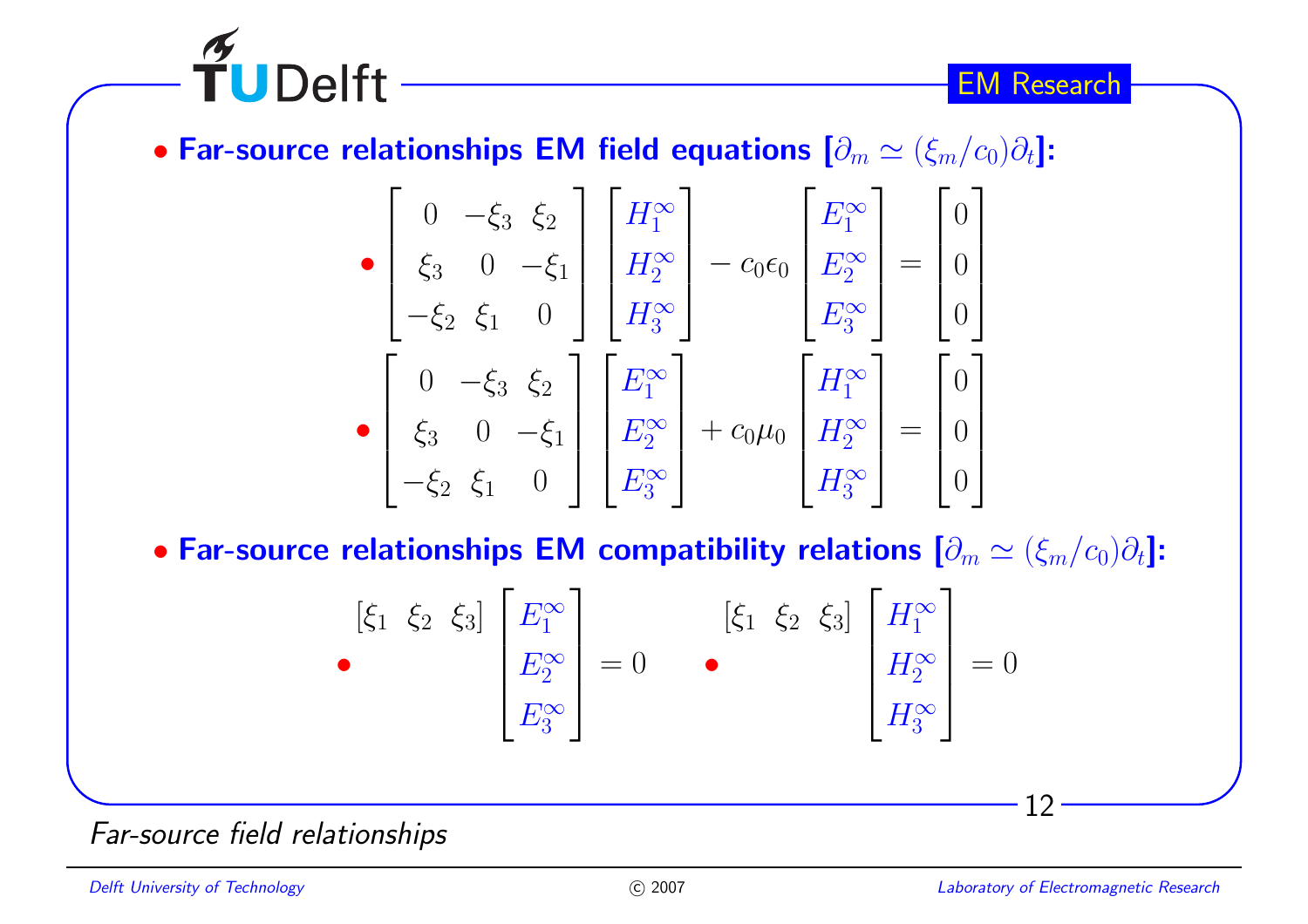• Spectral representation of electric and magnetic field strength(Fourier representation):

• 
$$
\{E, H\}(x, t) = \frac{1}{2\pi} \int_{\omega = -\infty}^{\infty} \exp(j\omega t) \{\hat{E}, \hat{H}\}(x, j\omega) d\omega
$$
  
\n $(\omega = \text{angular frequency})$   
\n $= \int_{\nu = -\infty}^{\infty} \exp(j2\pi\nu t) \{\hat{E}, \hat{H}\}(x, j2\pi\nu) d\nu$   
\n $(\nu = \text{frequency } = \omega/2\pi)$ 

• Fourier theorem:

 $\widetilde{\mathbf{T}}$ UDelft -

$$
\{\hat{\boldsymbol{E}},\hat{\boldsymbol{H}}\}(\boldsymbol{x},\mathrm{j}\omega)=\int_{t=-\infty}^{\infty}\exp(-\mathrm{j}\omega t)\{\boldsymbol{E},\boldsymbol{H}\}(\boldsymbol{x},t)\mathrm{d}t
$$

• Since the field vectors are real-valued, also:

$$
\{\boldsymbol{E}, \boldsymbol{H}\}(\boldsymbol{x},t) = \frac{1}{\pi} \int_{\boldsymbol{\omega}}^{\boldsymbol{\infty}} \operatorname{Re} \left[ \exp(j\omega t) \{ \hat{\boldsymbol{E}}, \hat{\boldsymbol{H}} \}(\boldsymbol{x}, j\omega) \right] d\omega
$$
  
13 -

Spectral representation of the CMB radiation field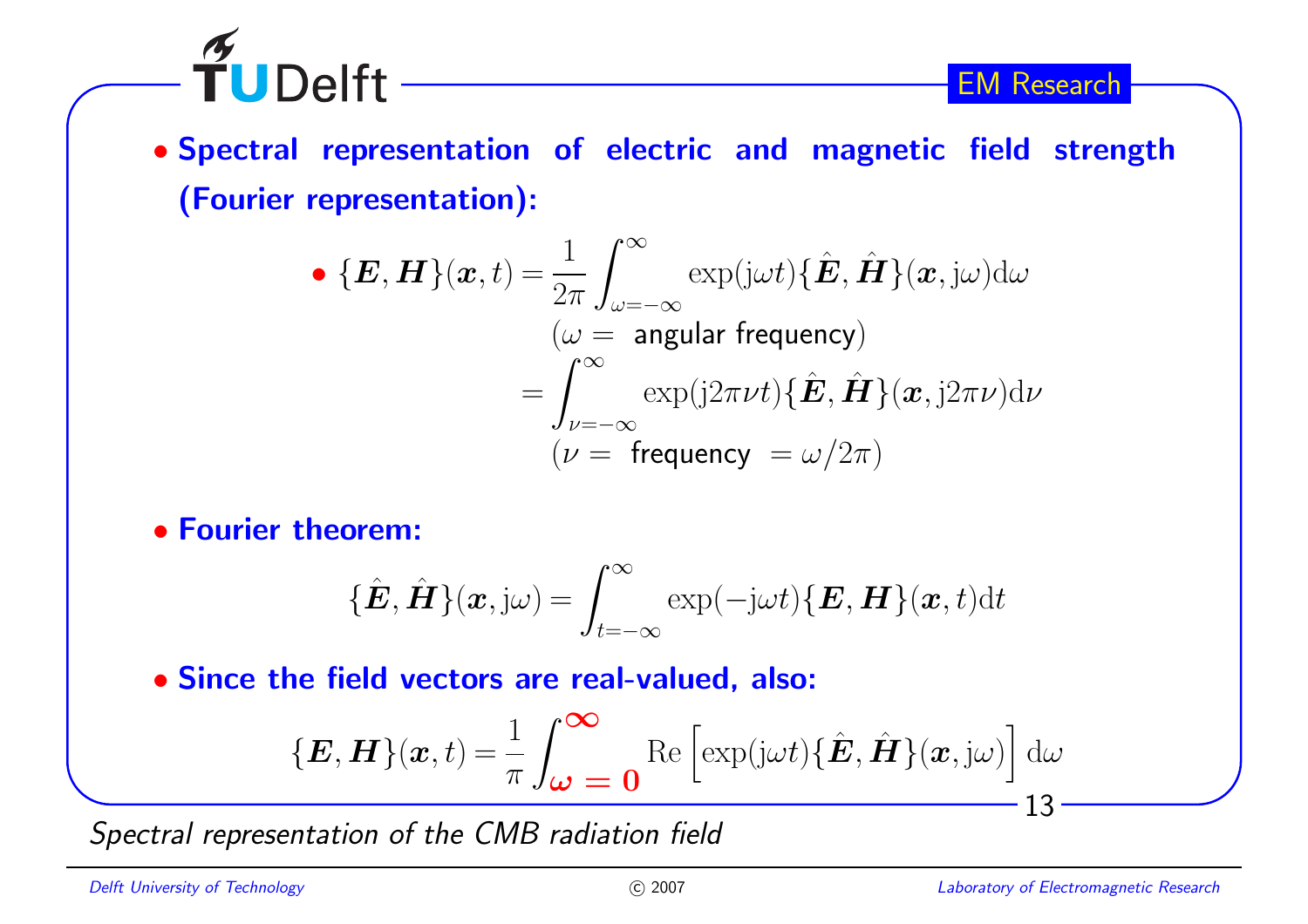• For any set of components of the electric and the magnetic fieldstrength (Parseval's theorem):

• 
$$
\int_{t=-\infty}^{\infty} E(\boldsymbol{x}, t) H(\boldsymbol{x}, t) dt = \frac{1}{2\pi} \int_{\omega=-\infty}^{\infty} \hat{E}(\boldsymbol{x}, j\omega) \hat{H}(\boldsymbol{x}, -j\omega) d\omega
$$

$$
= \int_{\nu=-\infty}^{\infty} \hat{E}(\boldsymbol{x}, j2\pi\nu) \hat{H}(\boldsymbol{x}, -j2\pi\nu) d\nu
$$

•  $E(\boldsymbol{x},\mathrm{j}\omega)H(\boldsymbol{x},-\mathrm{j}\omega)$  = spectral power density

## • Since the field vectors are real-valued, also:

$$
\int_{t=-\infty}^{\infty} E(\boldsymbol{x},t)H(\boldsymbol{x},t)dt = \frac{1}{\pi} \int_{\boldsymbol{\omega}}^{\boldsymbol{\infty}} \operatorname{Re}\left[\hat{E}(\boldsymbol{x},j\omega)\hat{H}(\boldsymbol{x},-j\omega)\right]d\omega
$$

Spectral power density (Parseval's theorem)

 $\widetilde{\mathsf{T}}$ UDelft -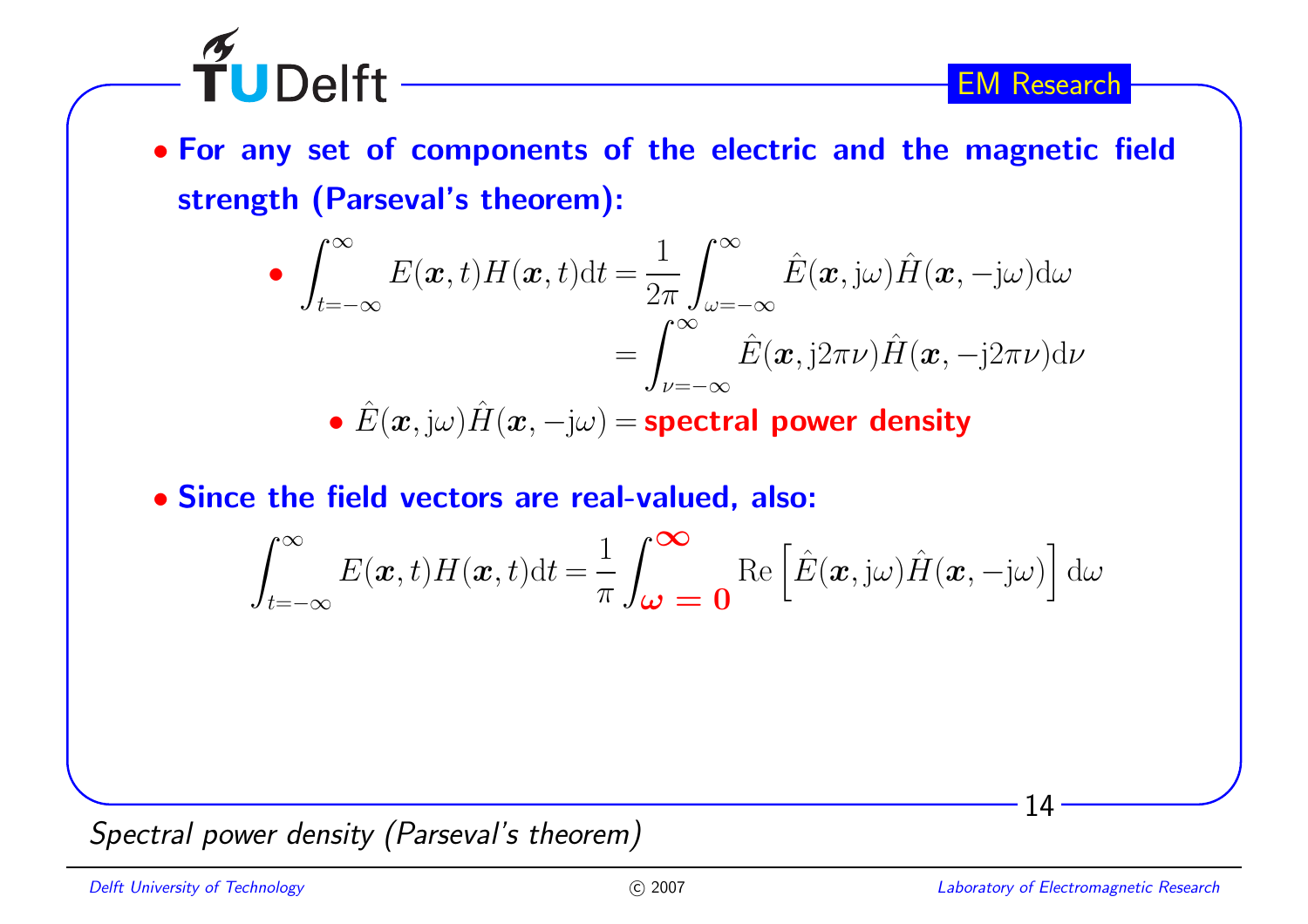

Notation: Vectors are denoted by bold-face symbols, · denotes inner product,  $\bullet$   $|\boldsymbol{E}|^2$   $=$   $\boldsymbol{E}\boldsymbol{\cdot}\boldsymbol{E}$ 

# • Each spectral field component:

• 
$$
\mathbf{E}(\mathbf{x},t) = \text{Re}[\hat{\mathbf{E}}(\mathbf{x},j\omega)]\cos(\omega t) - \text{Im}[\hat{\mathbf{E}}(\mathbf{x},j\omega)]\sin(\omega t)
$$

describes at position  $\bm{x}$  in the plane through  $\text{Re}[\hat{\bm{E}}(\bm{x},\mathrm{j}\omega)]$  and  $\text{Im}[\hat{\bm{E}}(\bm{x},\mathrm{j}\omega)]$  a  $\boldsymbol{\mathsf{closed}}$   $\boldsymbol{\mathsf{curve}}$  in the course of time over any cycle of duration  $2\pi/\omega.$ 

### • In:

• 
$$
\mathbf{E}(\mathbf{x},t) = \mathbf{E}_X \cos(\omega t + \psi) + \mathbf{E}_Y \sin(\omega t + \psi)
$$

 $\{\boldsymbol{E}_X, \boldsymbol{E}_Y\}$  can be constructed such that

• 
$$
\mathbf{E}_X \cdot \mathbf{E}_Y = 0
$$
  $(\mathbf{E}_X \perp \mathbf{E}_Y)$ 

State of polarization (Spectral field component)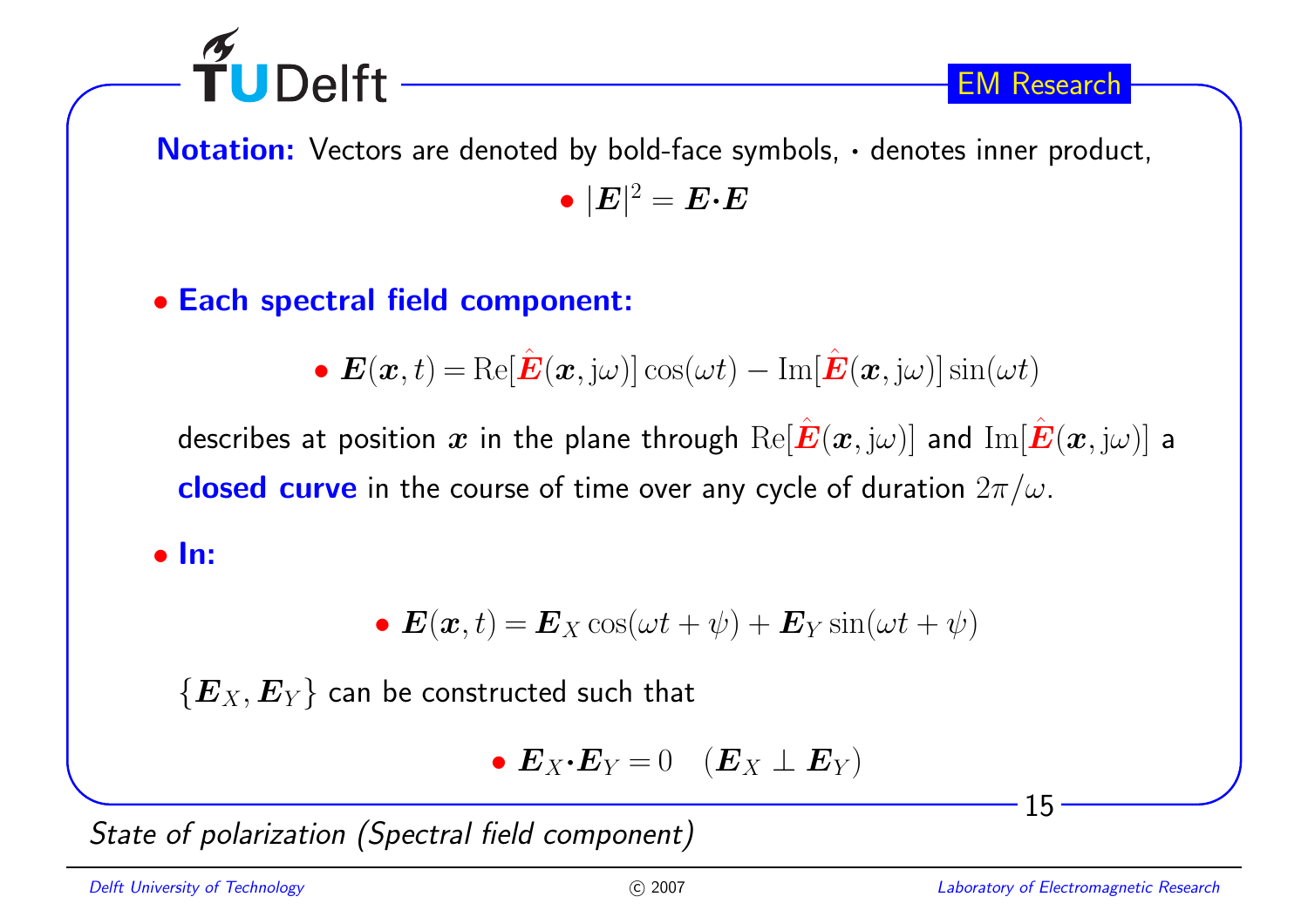$\widetilde{\mathbf{T}}$ UDelft -

EM Research

• Since:

• 
$$
\mathbf{E}_X = \text{Re}(\hat{\mathbf{E}})\cos(\psi) + \text{Im}(\hat{\mathbf{E}})\sin(\psi) \quad (\omega t = 0)
$$
  
\n•  $\mathbf{E}_Y = \text{Re}(\hat{\mathbf{E}})\sin(\psi) - \text{Im}(\hat{\mathbf{E}})\cos(\psi) \quad (\omega t = \pi/2)$ 

 $\bullet\;\tan(2\;\psi)$  is found as

• 
$$
\tan(2\psi) = \frac{2 \text{ Re}(\hat{\boldsymbol{E}}) \cdot \text{Im}(\hat{\boldsymbol{E}})}{|\text{Re}(\hat{\boldsymbol{E}})|^2 - |\text{Im}(\hat{\boldsymbol{E}})|^2}
$$

• while:

• 
$$
\mathbf{E} \cdot \mathbf{E}_X = |\mathbf{E}_X|^2 \cos(\omega t + \psi) \quad \text{• } \mathbf{E} \cdot \mathbf{E}_Y = |\mathbf{E}_Y|^2 \sin(\omega t + \psi)
$$

•<sup>=</sup><sup>⇒</sup>

$$
\bullet \ \left(\frac{\boldsymbol{E} \boldsymbol{\cdot} \boldsymbol{E}_X}{|\boldsymbol{E}_X|^2}\right)^2 + \left(\frac{\boldsymbol{E} \boldsymbol{\cdot} \boldsymbol{E}_Y}{|\boldsymbol{E}_Y|^2}\right)^2 = 1 \ \ \Longleftarrow \text{ellipse if} \ |\boldsymbol{E}_X|^2 \neq |\boldsymbol{E}_Y|^2
$$

State of polarization (Spectral field component)(Contd.)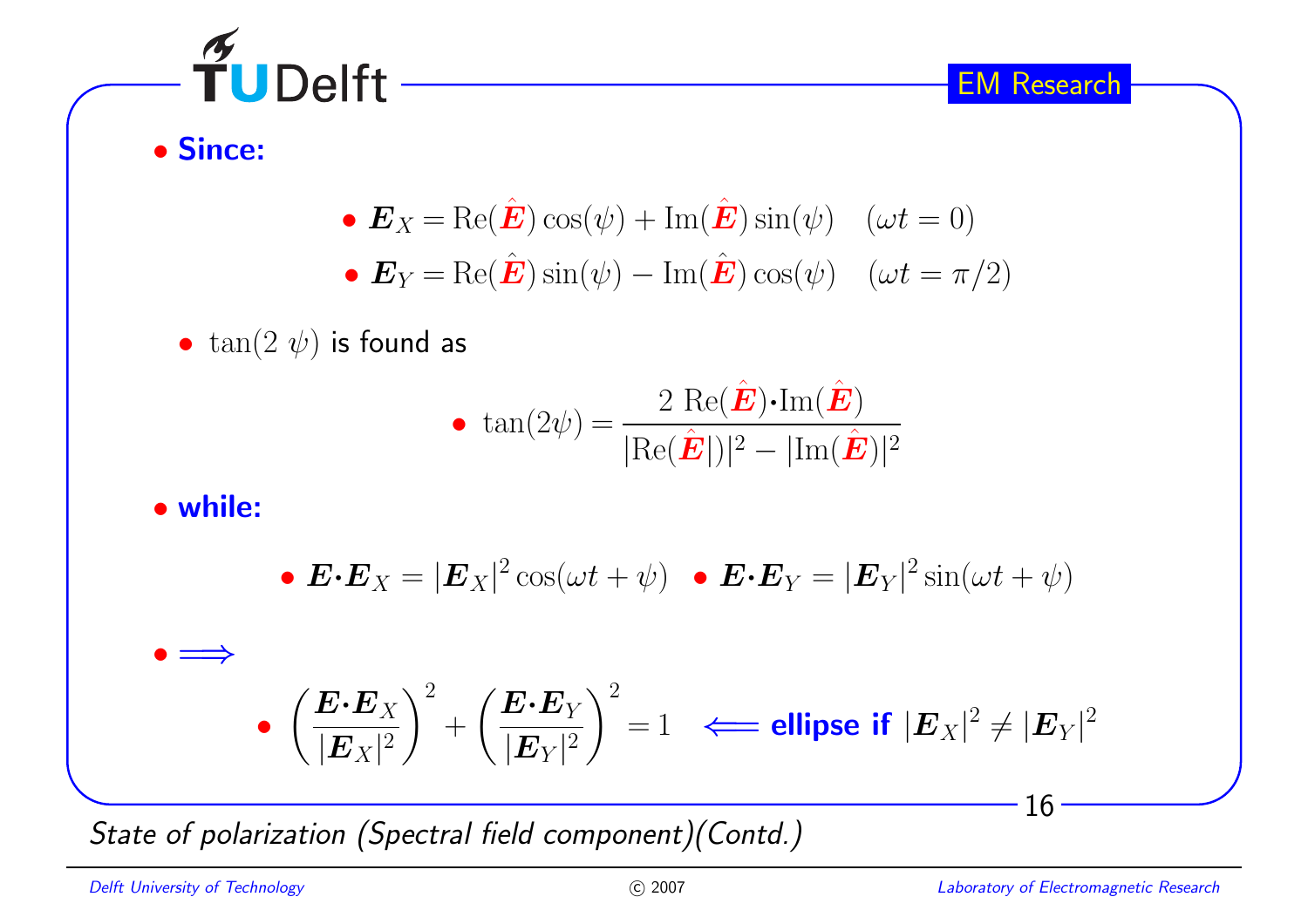

 $\bullet$  Semi major axis of ellipse (if  $\bullet$   $|\boldsymbol{E}_X|^2\neq|\boldsymbol{E}_Y|^2)$  :

$$
\bullet |\mathbf{E}_X|^2 = \frac{1}{2} \left( |\text{Re}(\hat{\mathbf{E}})|^2 + |\text{Im}(\hat{\mathbf{E}})|^2 \right) + \left[ \frac{1}{4} \left( |\text{Re}(\hat{\mathbf{E}})|^2 - |\text{Im}(\hat{\mathbf{E}})|^2 \right)^2 + \left( \text{Re}(\hat{\mathbf{E}}) \cdot \text{Im}(\hat{\mathbf{E}}) \right)^2 \right]^{1/2}
$$

 $\bullet$  Semi minor axis of ellipse (if  $\bullet$   $|\boldsymbol{E}_X|^2\neq|\boldsymbol{E}_Y|^2)$  :

$$
\bullet |\mathbf{E}_{Y}|^{2} = \frac{1}{2} \left( |\text{Re}(\hat{\mathbf{E}})|^{2} + |\text{Im}(\hat{\mathbf{E}})|^{2} \right) + \frac{1}{4} \left( |\text{Re}(\hat{\mathbf{E}})|^{2} - |\text{Im}(\hat{\mathbf{E}})|^{2} \right)^{2} - \left( \text{Re}(\hat{\mathbf{E}}) \cdot \text{Im}(\hat{\mathbf{E}}) \right)^{2} \right)^{1/2}
$$

If: 
$$
\bullet
$$
  $|E_X|^2 = |E_Y|^2$  ellipse  $\Longrightarrow$  circle

If: •  $\bm{E}_X \parallel \bm{E}_Y$  ellipse  $\Longrightarrow$  line

State of polarization (Elliptic, Circular, Linear)